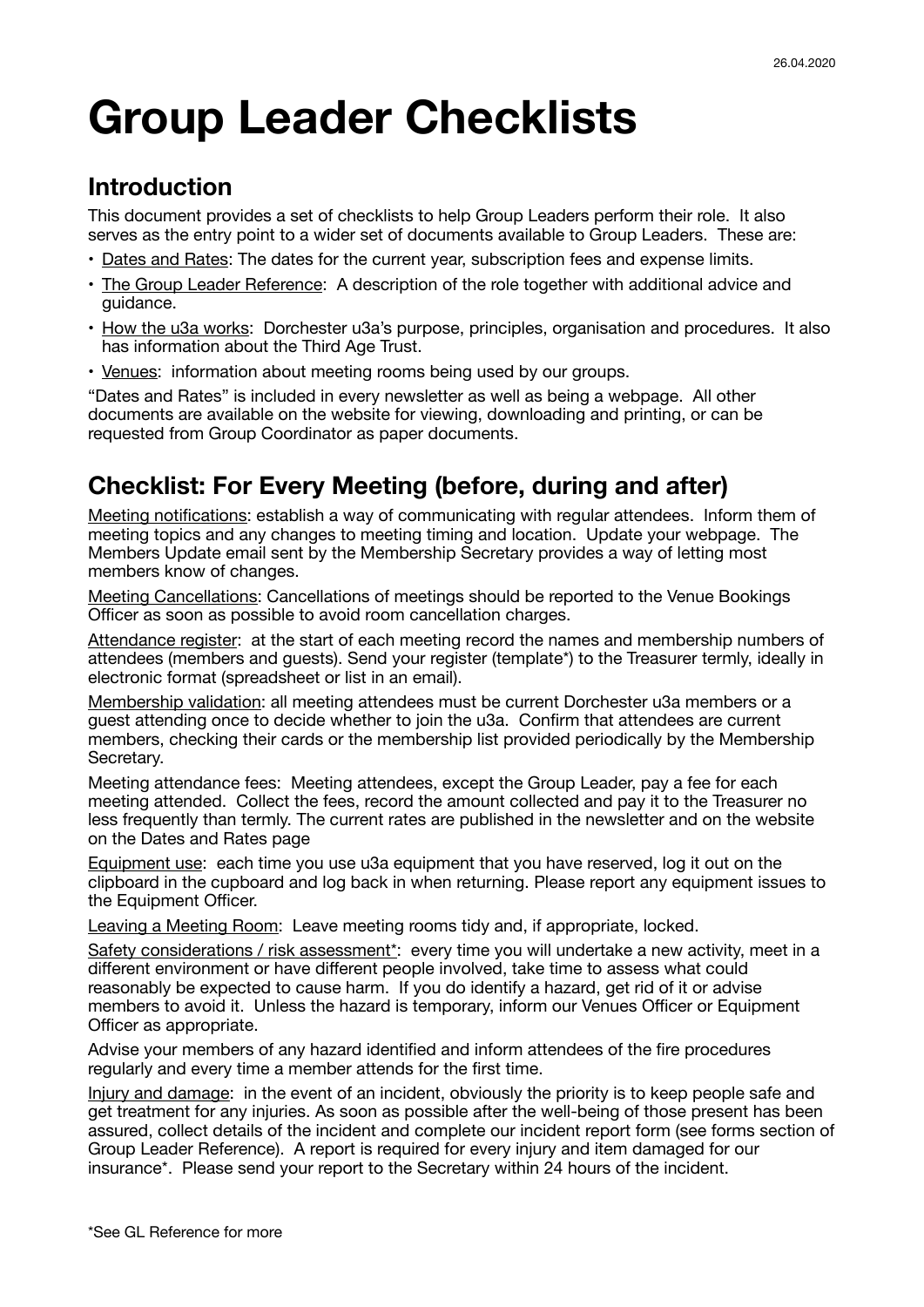Copyright and Photocopying: Please stay within copyright\* rules. We have the use of a photocopying facility at the Dorchester Volunteer Centre, The Coach House, Acland Road, DT1 1EF - open Monday to Thursday. On arrival, sign in and inform staff you wish to use the photocopier. Record number of copies made in black book to the left of the machine. If you plan to make more than 40 copies, please first discuss with the Treasurer. (At present it is worth phoning to check it is open - 01305 269214 - because staff may be working from home)

Meeting issues: we hope all your meetings go well, but if one is marred by, for example, some conflict and you would like to discuss the incident, please contact Group Coordinator or another committee member.

Member issues: if you become aware of a member having an issue needing support, please consider raising the matter with our Welfare Officer. If someone discloses abuse to you, listen and be sympathetic, and inform a committee member as soon as possible. Our safeguarding policy provides detailed guidance and can be found on the website.

New members: Do make new members feel welcome, explain how the group works and ask members to introduce themselves.

Guest visitors: Make sure guests know how to join the u3a. Details are on the website, or available from the Membership Secretary.

#### **Checklist: For Every Term**

Venue booking and timetable: The process allows rooms to be booked, the timetable updated and prepared for publication in the Newsletter and on the website. The Venue Booking Officer (VBO) should send out an email to Group Leaders suitably in advance requesting details of their future meetings. These should detail the Name of the Group, Location of meetings, (with identification of classroom if in Parish Centre), Day of the week and DATE and time of meetings and sent to the (VBO) by email. In most cases, the Group's requirements will be the same as for the previous term. Any changes should be agreed with the VBO.

Equipment Reservation: u3a equipment must be reserved every term to ensure its availability. Details of equipment available can be obtained from the u3a website or by contacting the Equipment Officer. The Equipment Officer will send out an email reminding GLs to reserve equipment 4 weeks before the start of term. Please make your requirements known to the Equipment Officer.

Newsletter: The Newsletter is the only communication received by all members. Consider putting an article or update in the newsletter - what has the group been up to? What will the group be doing in the next term?

Webpage update: Many groups use their webpage to share the meeting programme and status. Take time to check whether your page will still be relevant for the term to come.

End of Term Tidy-up: At the end of each term, check whether you have submitted all your meeting attendance sheets, paid all collected fees to the Treasurer and submitted expenses.

#### **Checklist: When Using a Venue for the first time**

If you are to use a meeting room for the first time, consider:

- Is it accessible for all your members?
- Will it work for your activities?
- Is there sufficient room for your expected numbers?
- Is any equipment you need available at this location?
- Are there any specific constraints (e.g. food and drink consumption) that will prevent your normal activities?
- Do you know how to get access to the room?
- Do you know the emergency procedures (fire alarms, emergency exits, meeting points)?

Some of this information is available in the Venues Document, but contact the Venues Booking Officer for additional information. You may also wish to visit the meeting room ahead of your meeting.